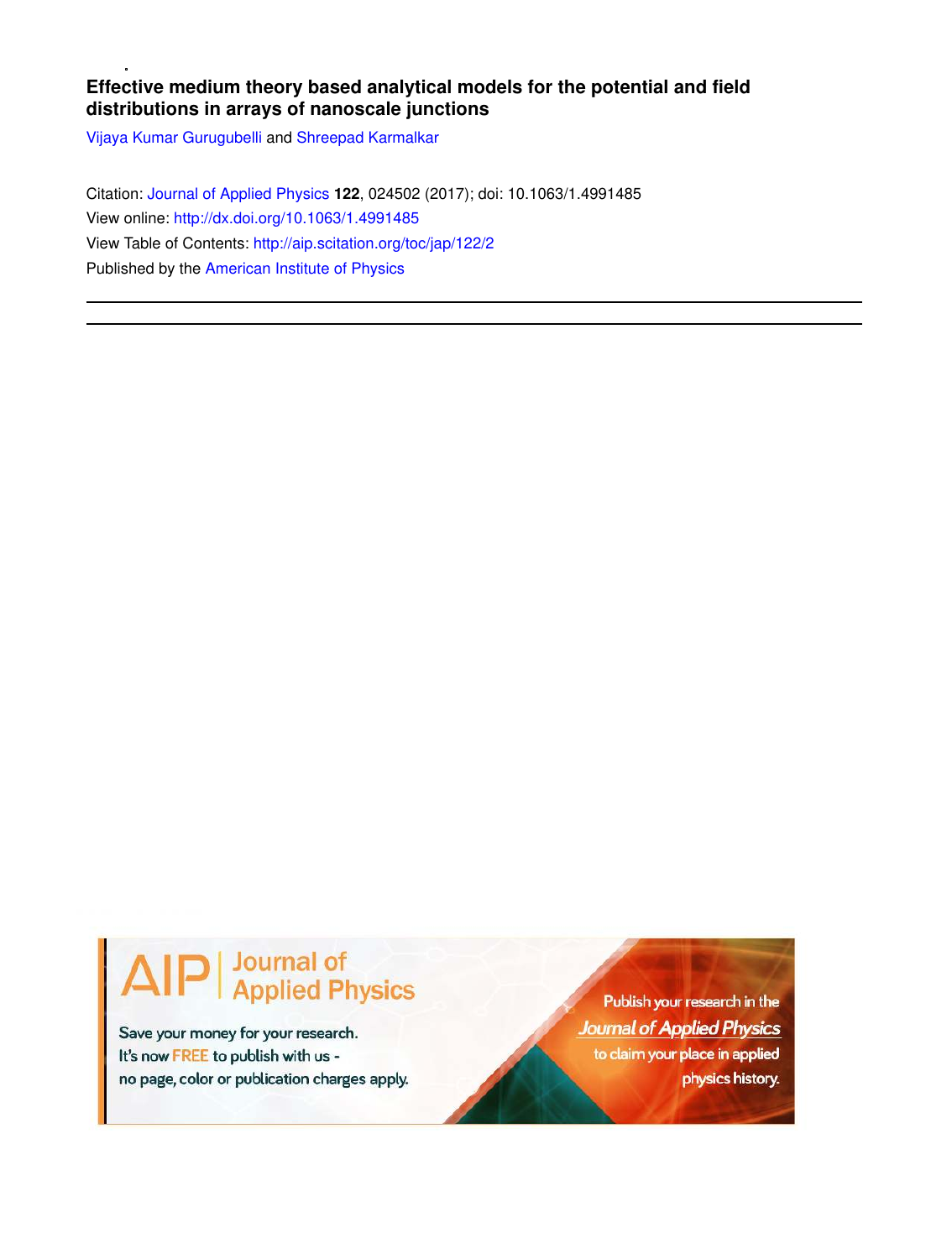

# Effective medium theory based analytical models for the potential and field distributions in arrays of nanoscale junctions

Vijaya Kumar Gurugubelli<sup>a)</sup> and Shreepad Karmalkar<sup>b)</sup>

Department of Electrical Engineering, Indian Institute of Technology Madras, Chennai 600036, India

(Received 22 April 2017; accepted 20 June 2017; published online 11 July 2017)

Recently, we developed an Effective Medium Theory (EMT) for the Space-Charge Region electrostatics of Schottky and  $p$ -n junctions in arrays of nanofilms (NFs), nanowires, and nanotubes in a dielectric ambient and gave formulas for their junction depletion width and screening length characterizing the space-charge tail. In the present work, we develop this EMT further and derive simple formulas for the potential and field distributions in the semiconductor and dielectric media of the array. The formulas derived are validated with numerical simulations. It is shown that the potential and field distributions perpendicular to the junction plane in the array correspond to those in a bulk junction with an effective semiconductor medium, whose permittivity and doping are their weighted averages over the cross-sectional areas of the semiconductor and dielectric; the shapes of the cross-sections are immaterial. We also analyze a single NF junction, treating it as a limiting case of an array, and obtain the following key results. For negligible film thickness, the depletion width depends linearly on applied voltage and inverse of doping; the peak electric field depends linearly on doping and inverse of ambient permittivity and varies very gradually with applied voltage. These features of a thin film junction are remarkably different from the bulk junction, wherein the depletion width and peak field have a square-root dependence on applied voltage. Published by AIP Publishing. [http://dx.doi.org/10.1063/1.4991485]

## I. INTRODUCTION

Currently, there is an increasing interest in fabricating electronic/optoelectronic devices in semiconductor nanofilms (NFs), nanowires (NWs), and nanotubes (NTs), to harness the unique properties of materials in the nanoscale. These nanoscale devices are made either in dimensionally reduced 3D materials (e.g., Si or GaAs nanofilm/nanowires) or in single/multiple layers of 2D materials like graphene and transition metal dichalcogenides (e.g.,  $MoS<sub>2</sub>$ , which we call a nanofilm), or in 1D structures (e.g., carbon nanotubes). With their unique features resulting from the physics at nanoscale, the NFs/NWs/NTs are found to be promising candidates for transistors,  $1-5$  diodes,  $6-11$  light emitting diodes, $12,13$  photodetectors,  $14-18$  photovoltaics,  $19-23$  and sensors. $24-26$ 

Junctions form an inevitable part of the above devices. It is known that the electrostatics of the junction spacecharge region (SCR) in semiconductor NFs/NWs/NTs is different from that in the bulk semiconductor. Several works $27-34$  attempted to derive analytical models for the junction depletion width  $(W)$ , and field  $(E)$  and potential  $(\varphi)$ distributions in NFs/NWs/NTs. In spite of these works, the following gaps remained: (1) asymmetrically doped  $p$ -n junctions were not analyzed;  $(2)$  there was no formula for W, E, and  $\varphi$  as a function of NF/NW/NT thickness; it was assumed in the prior works that the NF/NW/NT thickness is much smaller than W, and so can be neglected from the electrostatics view point; for this reason, the permittivity and volume doping of the NF/NW also do not appear in their formulas; (3) there was no formula for W, E, and  $\varphi$  in an array of nanoscale junctions as a function of inter-film/wire/tube separation; (4) there was no formula for the screening length characterizing the partially depleted space-charge tail in arrays of nanoscale junctions; (5) the NF/NW/NT-ambient interface charge was not considered; (6) there was no unifying theory for the SCR electrostatics of NF/NW/NT junctions; this could be because of the difference in the solution methodologies adopted; for example, Refs. 27–29 analyzed a single NF junction using conformal mapping, a mathematical technique useful to obtain two-dimensional distributions, and, hence, cannot be used to obtain the three-dimensional field/potential distributions in NWs/NTs.

To address the above issues, we recently presented  $35-37$ a unified analytical theory for the SCR of single and arrays of nanoscale  $p-n$  and Schottky junctions shown in Figs. 1(a) and  $1(b)$ . Our theory includes the effect of NF/NW/NT thickness and doping, permittivities of the semiconductor and the surrounding ambient, semiconductor-ambient interface charge, if any, and inter-film/wire/tube separation in case of arrays. Using this theory, so far, we have derived simple formulas for the depletion width and screening length and have thoroughly compared this new approach of ours with the prior derivations of Refs. 27–34. The purpose of the present work is to develop this theory further by deriving the potential and field distributions.

The Effective Medium Theory (EMT) proposed by us in Ref. 37 showed that the depletion width and the screening length characterizing the partially depleted SCR tail in the array correspond to those in a bulk junction with an effective semiconductor medium, whose permittivity and doping are

<sup>&</sup>lt;sup>a)</sup>Electronic mail: vkgurugubelli@gmail.com

b)Electronic mail: karmal@ee.iitm.ac.in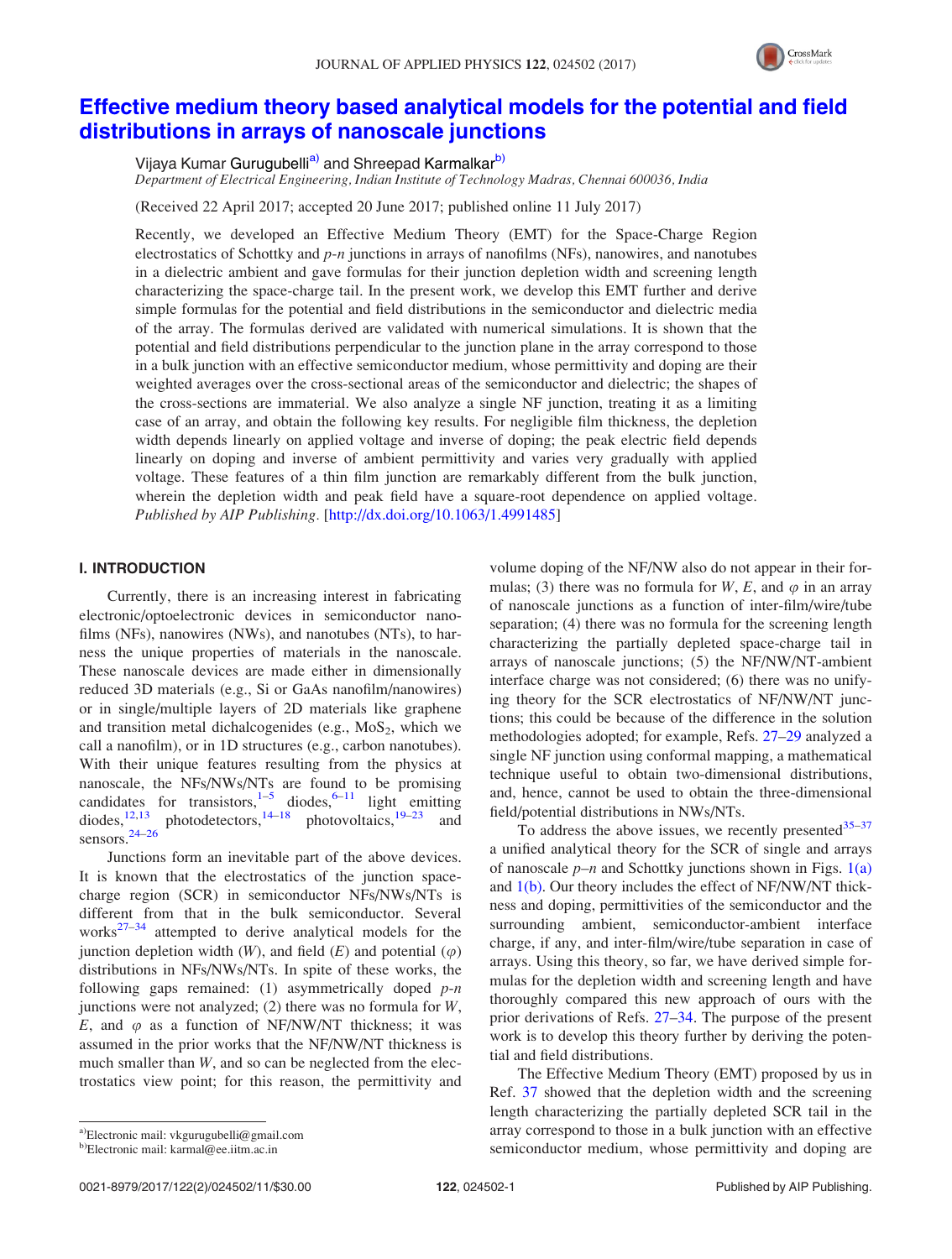

FIG. 1. Schottky and  $p$ -n junctions in an array of nanofilms (a) and nanowires (b). The cross-sections of junctions in nanofilm and nanowire arrays are identical; (c) shows these and the field lines. A nanotube array appears like (b), except that the tubes are hollow, and has the field lines shown in (d). Reproduced with permission from J. Appl. Phys. 119, 024507 (2016). Copyright 2016 AIP Publishing LLC.

their weighted averages over the cross-sectional areas of the semiconductor and dielectric. Thus, the formulas for depletion width  $W_p$  ( $W_n$ ) and screening length  $L_{Ap}$  ( $L_{An}$ ) on the  $p$ -side (*n*-side) SCR are<sup>37</sup>

$$
W_p = \sqrt{\frac{2\epsilon_{emt}V_p}{qN_{Aemt}}} \quad \text{and} \quad L_{Ap} = \sqrt{\frac{\epsilon_{emt}V_t}{qN_{Aemt}}},
$$
\n
$$
2\epsilon_{emt}V_r
$$
\n(1)

$$
W_n = \sqrt{\frac{2\epsilon_{emt}V_n}{qN_{Demt}}} \quad \text{and} \quad L_{An} = \sqrt{\frac{\epsilon_{emt}V_t}{qN_{Demt}}},
$$

where  $V_p(V_n)$  is the *p*-side (*n*-side) potential drop

$$
V_p = (V_{bi} - V_a) \left( \frac{N_D}{N_A + N_D} \right), \quad V_n = V_{bi} - V_a - V_p, \quad (2)
$$

 $V_{bi}$  is the built-in potential,  $V_a$  is the applied voltage,  $N_A$  $(N_D)$  is the *p*-side (*n*-side) doping,  $V_t$  is the thermal voltage, and  $q$  is the electronic charge,

$$
\epsilon_{emt} = \frac{\epsilon_s A_s + \epsilon_a A_a}{A_s + A_a},\tag{3}
$$

$$
N_{Aemt} = \frac{N_A A_s + 0 \times A_a}{A_s + A_a}, \quad N_{Demt} = \frac{N_D A_s + 0 \times A_a}{A_s + A_a}, \quad (4)
$$

and  $\epsilon_s$  ( $\epsilon_a$ ) and  $A_s$  ( $A_a$ ) are the permittivity and crosssectional area of the semiconductor NF/NW/NT (ambient dielectric), respectively. Note that the formulas in Eq. (1) are similar to those in a bulk semiconductor junction having  $\epsilon_{emt}$ and  $N_{Aemt}$  ( $N_{Demt}$ ) as the permittivity and doping, respectively. These formulas apply independent of the shapes of the semiconductor cross-section and the lattice type describing the array.

Refer to the field pictures of Figs.  $1(c)$  and  $1(d)$ . The present work develops the above EMT further and shows that the potential  $(\varphi)$  and field  $(E_z)$  distributions perpendicular to the junction plane in the nanoscale junction array also correspond to those in a bulk junction with the effective semiconductor medium, i.e.,

$$
\varphi(z) = \begin{cases}\n\frac{qN_{Aemt}W_p^2}{2\epsilon_{emt}} \left(\frac{z}{W_p} - 1\right)^2 & \text{p-side,} \\
V_{bi} - V_a - \frac{qN_{Demt}W_n^2}{2\epsilon_{emt}} \left(\frac{z}{W_n} + 1\right)^2 & n \text{-side,} \\
E_z(z) = \begin{cases}\n\frac{qN_{Aemt}W_p}{\epsilon_{emt}} \left(1 - \frac{z}{W_p}\right) & \text{p-side,} \\
\frac{qN_{Demt}W_n}{\epsilon_{emt}} \left(1 + \frac{z}{W_n}\right) & n \text{-side,} \\
\frac{qN_{Demt}W_n}{\epsilon_{emt}} \left(1 + \frac{z}{W_n}\right) & n \text{-side,}\n\end{cases}\n\tag{6}
$$

where it is assumed that *p*-side (*n*-side) lies in  $z > 0$  ( $z < 0$ ). Note that the above variations of  $\varphi$  and  $E_z$  with z are quadratic and linear, respectively, as in a bulk junction. Further, the EMT gives a formula for the normal electric field inside and outside the semiconductor region of the array.

Section II reviews the crucial approximations and formulas derived in our prior work $^{37}$  that form the basis for the present work. In Secs. III and IV, we derive our EMT based analytical models for NFs and NWs/NTs, respectively. In Sec. V, the models are summarized in a tabular form for the convenience of the users and are validated by comparing them with TCAD simulations.

## II. REVIEW

Because of the periodic nature of the arrays, it is sufficient to analyze the unit cell of the array shown in Fig. 2 along with the coordinate axes. Figure 2 also marks the geometrical parameters that govern the electrostatics, namely the film/wire/tube thickness  $2R$  and the effective inter-film/ wire/tube separation 2S (see Ref. 37 for more description). In deriving the depletion width and screening length models in Ref. 37, we approximated that, over the NF/NW/NT thickness, the axial field  $E_z$  and the potential  $\varphi$  are uniform and the normal field  $E_x$  or  $E_r$  varies linearly.<sup>35,37</sup> Further, we assumed the junction plane  $z = 0$  to be equipotential, i.e.,  $\varphi(x, z = 0) = V_p$  (see Fig. 2); note that  $V_p$  denotes the potential at  $z = 0$  as well as the potential drop across the *p*-region.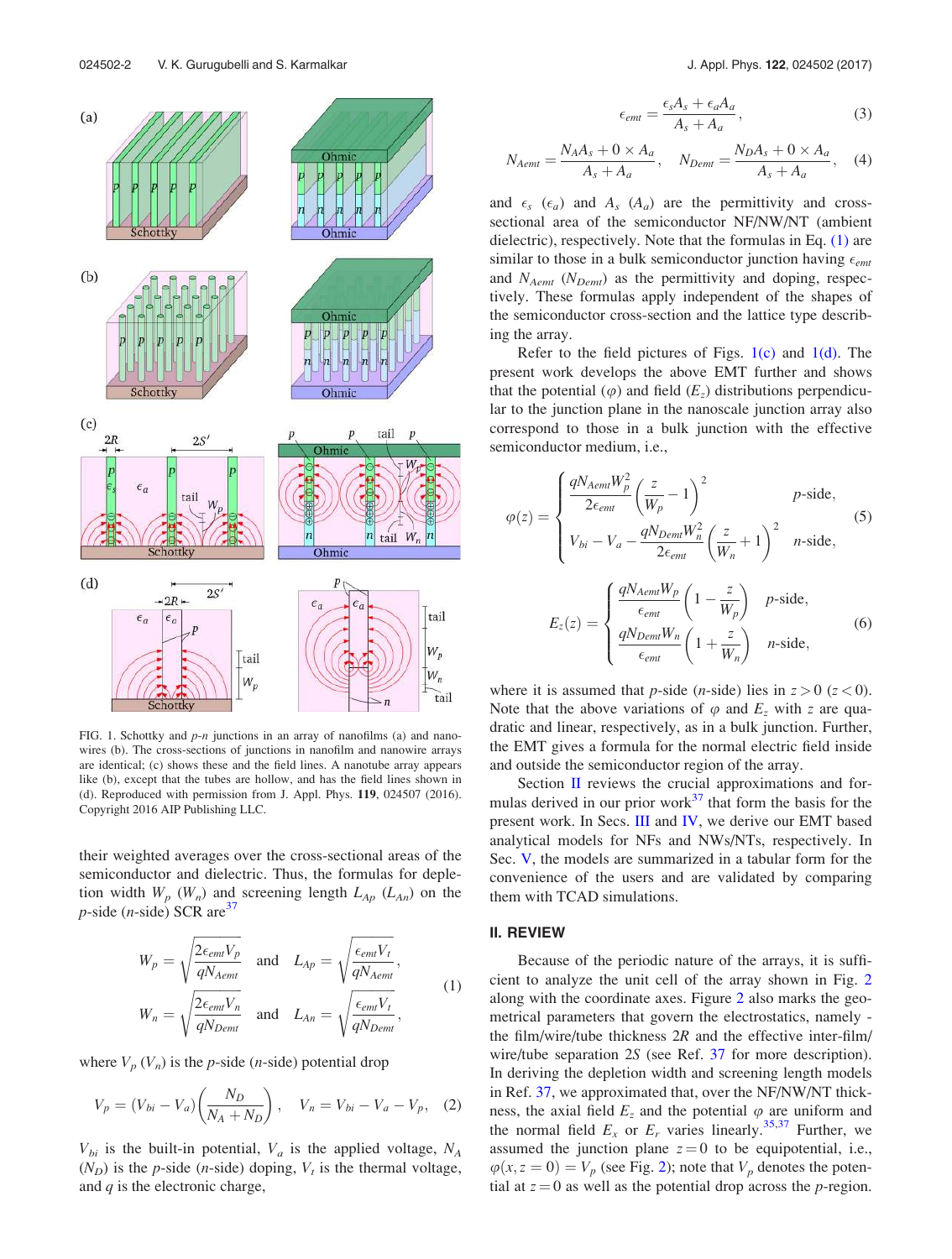

FIG. 2. (a) The simplified nanostructure of the NF array of Fig. 1(a). (b) The simplified nanostructure of the NW array of Fig. 1(b).

This equipotential condition and therefore Eq. (2) for  $V_p$  are accurate in Schottky and symmetrically doped  $p-n$  junctions  $(N_A = N_D)$ , but are approximate in asymmetrically doped  $p-n$ junctions ( $N_A \neq N_D$ ), and become progressively inaccurate for higher doping asymmetry and larger film/wire/tube thickness and separation. It was shown in Ref. 37 that Eq. (2) yields a fairly accurate model for the depletion width in the array of NW junctions having  $N_D/N_A = 100$  and  $A_a/A_s = 14$ , suggesting that the EMT applies very well to practical NF/NW/NT arrays that mostly employ small film/ wire/tube thickness and separation.

We employ the above assumptions in the present work too and derive equations for zero interface charge  $(\sigma_f)$ between the NFs/NWs/NTs and the ambient, for simplicity. However, as proved in our previous works,  $35,37$  the equations derived can be readily used for non-zero  $\sigma_f$  by replacing the doping levels in model expressions by effective doping levels, which, in case of NT arrays, are obtained by directly adding  $\sigma_f$  to the NT surface doping and, in case of NF/NW arrays, are obtained by distributing  $\sigma_f$  uniformly over the NF/ NW thickness and adding it to the NF/NW volume doping.

Below we reproduce the model equations for  $p$ -side. Similar equations would apply to the  $n$ -side.

#### A. Array of nanofilm junctions

The potential distribution  $\varphi$  in the ambient surrounding the NF is $^{37}$ 

$$
\varphi(x \ge R, z) = V_p - \sum_{m=0}^{\infty} B_m \sin(k_m z) \frac{\cosh[k_m(S - x)]}{\cosh[k_m(S - R)]}, \quad (7)
$$

where  $k_m = (2m + 1)\pi/2W_p$ ,

$$
B_m = \frac{2qN_A}{\epsilon_s W_p k_m^3 \left[1 + \frac{\epsilon_a}{\epsilon_s} \frac{\tanh[k_m(S-R)]}{k_m R}\right]},
$$
(8)

$$
\frac{W_p}{W_{pB}} = \sqrt{\alpha} \left[ \sum_{m=0}^{\infty} \frac{(-1)^m / (2m+1)^3}{1 + \frac{\epsilon_a}{\epsilon_s} \frac{\tanh[k_m(S-R)]}{k_m R}} \right]^{-\frac{1}{2}},\tag{9}
$$

$$
W_{pB} = \sqrt{\frac{2\epsilon_s V_p}{qN_A}}.\tag{10}
$$

$$
\alpha = \sum_{0}^{\infty} \left(-1\right)^{m} / \left(2m + 1\right)^{3} = \pi^{3} / 32 \approx 0.97. \tag{11}
$$

Here,  $W_{pB}$  denotes the p-side depletion width in a bulk junction.

For small  $R$  and  $S$  satisfying the following relation

$$
\frac{W_p}{R} \ge \frac{\pi}{\sqrt{2}} \left( \frac{S}{R} - 1 \right),\tag{12}
$$

Equation (9) is approximated to the following closed-form expression $3^7$ 

$$
W_p \approx \zeta W_{pB} \quad \text{where} \quad \zeta = \sqrt{1 + \frac{\epsilon_a}{\epsilon_s} \left[ \frac{S}{R} - 1 \right]},\tag{13}
$$

which is recast as Eq.  $(1)$  of EMT.

#### B. Array of nanowire and nanotube junctions

As mentioned in Ref. 37, from an electrostatic view point, an NT array is analogous to an NW array with zero space-charge but non-zero interface charge, and  $\epsilon_s$  replaced by the permittivity of the medium inside the NTs. Hence, we derive the equations for NWs, which can be extended to NT arrays as detailed in Ref. 37. The potential distribution  $\varphi$  in the ambient surrounding the NW is<sup>37</sup>

$$
\varphi(r \ge R, z) = V_p - \sum_{m=0}^{\infty} B_m \sin(k_m z)
$$

$$
\times \left\{ \frac{I_1(k_m S) K_0(k_m r) + I_0(k_m r) K_1(k_m S)}{I_1(k_m S) K_0(k_m R) + I_0(k_m R) K_1(k_m S)} \right\}, \quad (14)
$$

where  $k_m = (2m + 1)\pi/2W_p$ ,  $I_0$ ,  $I_1$ ,  $K_0$ , and  $K_1$  are modified Bessel functions, and

$$
B_m = \frac{2qN_A}{\epsilon_s W_p k_m^3 \left[1 + 2\frac{\epsilon_a}{\epsilon_s} \frac{T(k_m)}{k_m R}\right]},
$$
\n(15)

$$
T(k_m) = \frac{I_1(k_m S)K_1(k_m R) - I_1(k_m R)K_1(k_m S)}{I_1(k_m S)K_0(k_m R) + I_0(k_m R)K_1(k_m S)},
$$
(16)

$$
\frac{W_p}{W_{pB}} = \sqrt{\alpha} \left[ \sum_{m=0}^{\infty} \frac{(-1)^m / (2m+1)^3}{1 + 2 \frac{\epsilon_a}{\epsilon_s} \frac{T(k_m)}{k_m R}} \right]^{-\frac{1}{2}}.
$$
 (17)

For small  $R$  and  $S$  satisfying the following relation

$$
\frac{W_p}{R} \ge 2.7 \left(\frac{S}{R} - 1\right)^{1.11},\tag{18}
$$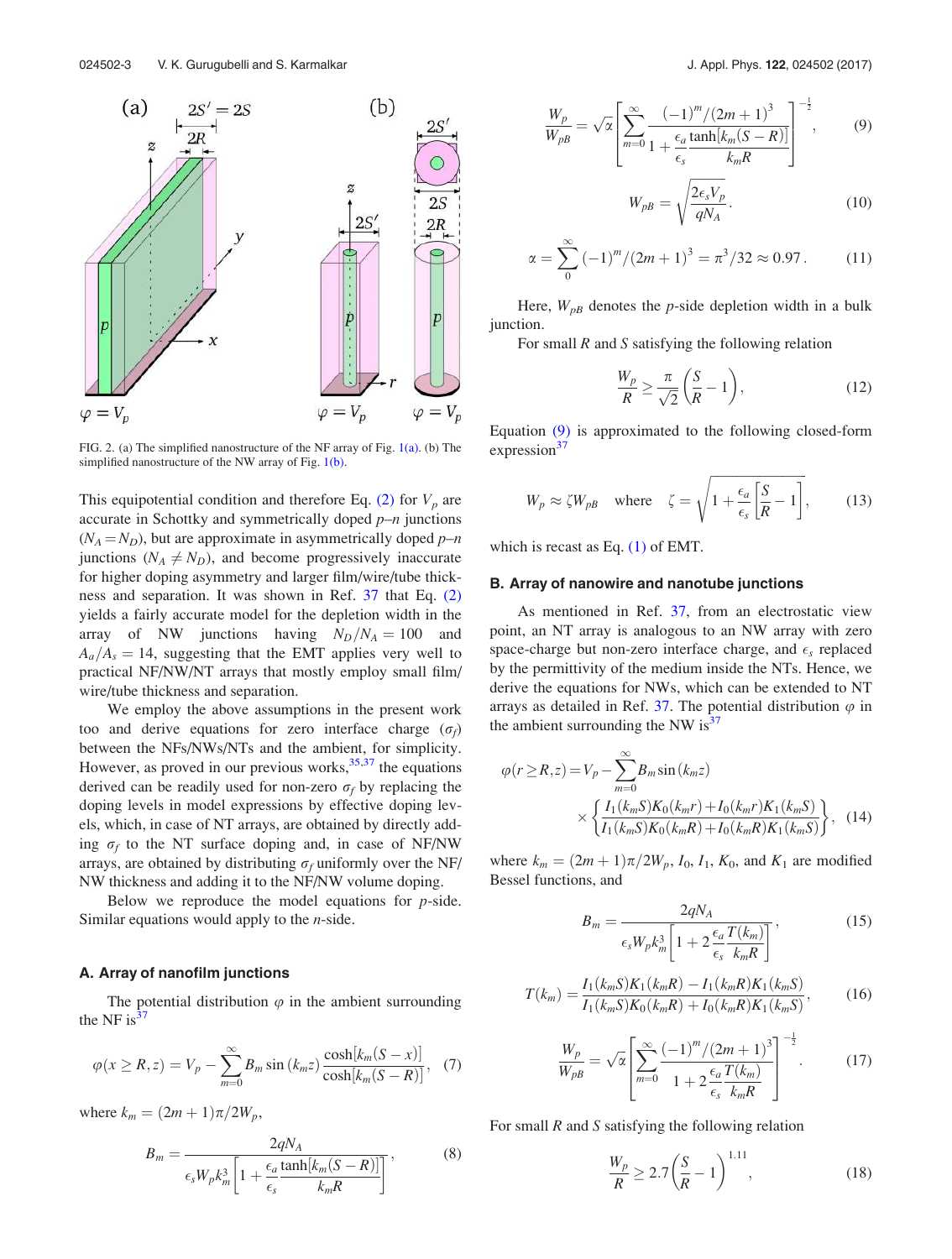Equation (17) is approximated to the following closed-form expression $37$ 

$$
W_p \approx \zeta W_{pB}
$$
 where  $\zeta = \sqrt{1 + \frac{\epsilon_a}{\epsilon_s} \left[ \left( \frac{S}{R} \right)^2 - 1 \right]}$ , (19)

which is recast as Eq. (1) of EMT.

#### III. MODEL FOR ARRAYS OF NANOFILM JUNCTIONS

We analyze the  $p$ -side and extend these results to the *n*-side. It is sufficient to present the solution for  $0 \le x \le S$ because the normal electric field  $E_x = 0$  at  $x = 0$  due to symmetry, so that the potential and field distributions are even and odd functions of x, respectively.

#### A. Distributions on the  $p$ -side

Using the approximation that  $\varphi$  is constant over the film thickness, we obtain the potential distribution inside the film by substituting  $x = R$  in Eq. (7)

$$
\varphi(x \le R, z) \approx V_p - \sum_{m=0}^{\infty} B_m \sin(k_m z). \tag{20}
$$

The axial electric field  $E_z$  inside the ambient and the film are obtained by differentiating Eqs.  $(7)$  and  $(20)$  with respect to z

$$
E_z(x \ge R, z) = \sum_{m=0}^{\infty} B_m k_m \cos(k_m z) \frac{\cosh[k_m(S - x)]}{\cosh[k_m(S - R)]}, \quad (21)
$$

$$
E_z(x \le R, z) = \sum_{m=0}^{\infty} B_m k_m \cos(k_m z). \tag{22}
$$

The normal electric field  $E_x$  inside the ambient is obtained by differentiating Eq.  $(7)$  with respect to x

$$
E_x(x > R, z) = -\sum_{m=0}^{\infty} B_m \sin (k_m z) k_m \frac{\sinh[k_m(S - x)]}{\cosh[k_m(S - R)]}. \quad (23)
$$

To obtain  $E_x$  inside the film, we cannot use Eq. (20) since its derivative with respect to  $x$  is zero. Note that we obtained Eq. (20) for  $\varphi$  inside the film from Eq. (7) for  $\varphi$  outside the film by employing the constant  $\varphi$  approximation over the film thickness. We obtain  $E_x$  in a similar manner as follows. From the approximation that, inside the film,  $E_x$  varies linearly with x from  $E_x = 0$  at  $x = 0$ , we have

$$
E_x(x < R, z) = E_x(x = R^-, z) \left(\frac{x}{R}\right) = \frac{\epsilon_a}{\epsilon_s} E_x(x = R^+, z) \left(\frac{x}{R}\right).
$$
\n(24)

Using Eq. (23) in Eq. (24), we obtain  $E_x$  inside the film

$$
E_x(x < R, z) = -\left[\frac{\epsilon_a}{\epsilon_s} \sum_{m=0}^{\infty} B_m \sin(k_m z) k_m \tanh[k_m(S - R)]\right] \frac{x}{R}.
$$
\n(25)

We emphasize that the above linear variation of  $E_x$  with x is not a result of the derivative of the constant  $\varphi$  approximation, but rather, an approximation of the derivative of the actual  $\varphi$ . We now derive the closed-form approximations of the above series solutions of  $\varphi$ ,  $E_z$ , and  $E_x$ . For small R and S satisfying Eq. (12), we have  $\cosh[k_m(S - x)] \approx 1$  for  $x \ge R$ in Eqs. (7), (21), and (23),  $\tanh[k_m(S - R)] \approx k_m(S - R)$  in Eqs. (8), (9), and (25), and  $sinh[k_m(S - x)] \approx k_m(S - x)$  in Eq. (23), resulting in

$$
B_m = \frac{2qN_A}{\epsilon_s W_p k_m^3 \zeta^2},\tag{26}
$$

$$
\varphi(x \ge R, z) \approx V_p - \sum_{m=0}^{\infty} B_m \sin(k_m z), \tag{27}
$$

$$
E_z(x \ge R, z) \approx \sum_{m=0}^{\infty} B_m k_m \cos(k_m z), \qquad (28)
$$

$$
E_x(x > R, z) \approx -\sum_{m=0}^{\infty} B_m \sin (k_m z) k_m^2 (S - x), \qquad (29)
$$

$$
E_x(x < R, z) \approx -\left[\frac{\epsilon_a}{\epsilon_s} \sum_{m=0}^{\infty} B_m \sin\left(k_m z\right) k_m^2 (S - R)\right] \frac{x}{R}.\tag{30}
$$

Note that Eqs. (27) and (28) for inside the ambient have turned out to be the same as Eqs. (20) and (22) for inside the film.

Substituting Eq. (26) in Eqs. (20), (22), and (27)–(30) and realizing that these equations are Fourier series representations in  $z/W_p$  with a period of 4, we have

$$
\sum_{m=0}^{\infty} \frac{\sin (k_m z)}{k_m^3 W_p^3} = \begin{cases} \frac{-1 + (z/W_p + 1)^2}{4} & \text{for } -2 \le \frac{z}{W_p} \le 0\\ \frac{1 - (z/W_p - 1)^2}{4} & \text{for } 0 \le \frac{z}{W_p} \le 2, \end{cases}
$$
(31)

$$
\sum_{m=0}^{\infty} \frac{\cos(k_m z)}{k_m^2 W_p^2} = \begin{cases} \frac{(1+z/W_p)}{2} & \text{for } -2 \le \frac{z}{W_p} \le 0\\ \frac{(1-z/W_p)}{2} & \text{for } 0 \le \frac{z}{W_p} \le 2, \end{cases}
$$
(32)

$$
\sum_{m=0}^{\infty} \frac{\sin (k_m z)}{k_m W_p} = \begin{cases} -\frac{1}{2} & \text{for } -2 < \frac{z}{W_p} < 0\\ \frac{1}{2} & \text{for } 0 < \frac{z}{W_p} < 2 \,. \end{cases}
$$
(33)

Since the *p*-region lies in  $z > 0$ , we use the second cases from the above equations in Eqs.  $(20)$ ,  $(22)$ , and  $(27)$ – $(30)$  to obtain

$$
\varphi(0 \le x \le S, z) \approx \frac{qN_A W_p^2}{2\epsilon_s \zeta^2} \left[\frac{z}{W_p} - 1\right]^2 = V_{pB} \left[\frac{z}{W_p} - 1\right]^2, \quad (34)
$$

$$
E_z(0 \le x \le S, z) \approx \frac{qN_A W_p}{\epsilon_s \zeta^2} \left[1 - \frac{z}{W_p}\right] = \frac{2V_{pB}}{W_p} \left[1 - \frac{z}{W_p}\right], \quad (35)
$$

$$
E_x(x > R, z) \approx -\frac{qN_A}{\epsilon_s \zeta^2} (S - x), \tag{36}
$$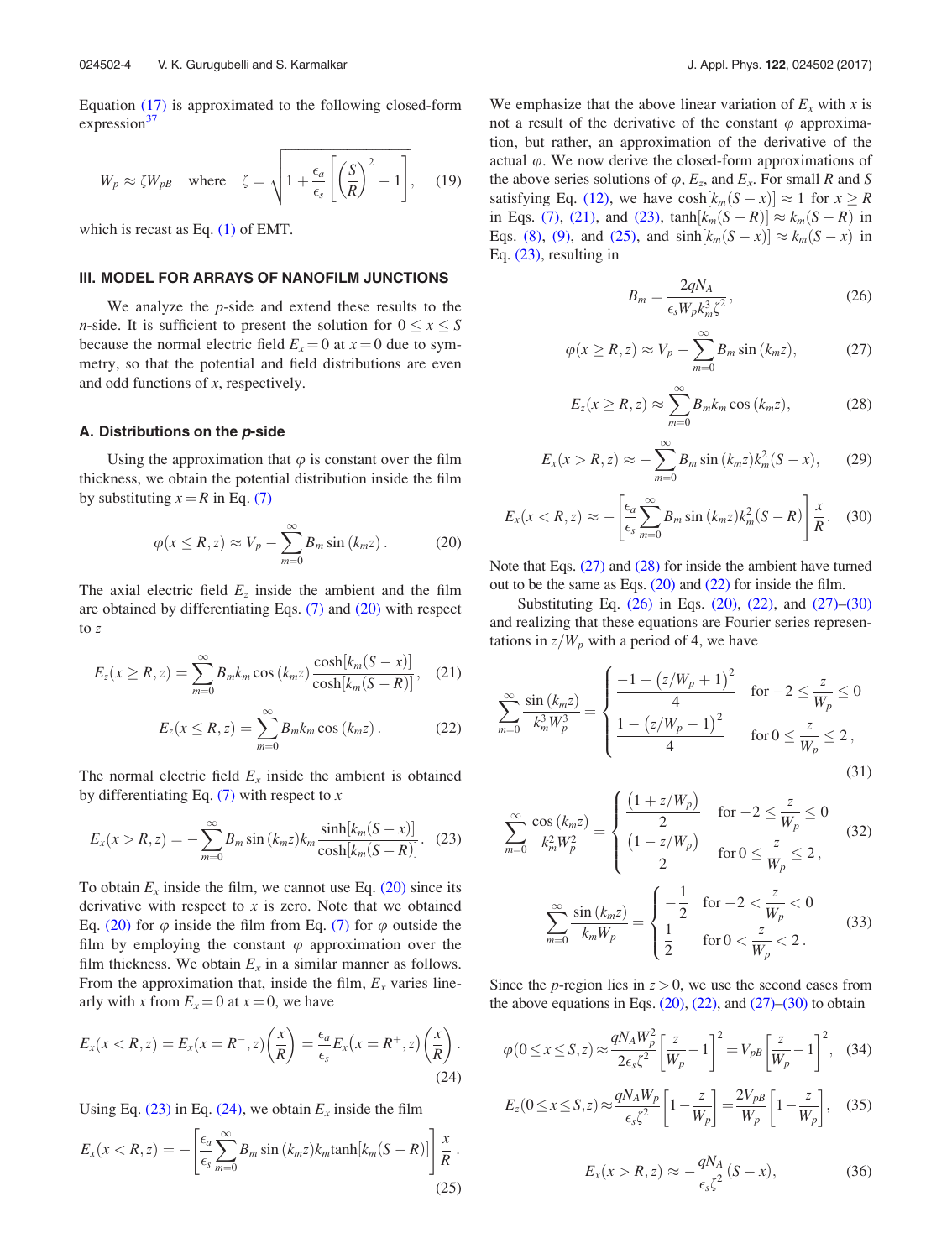$$
E_x(x < R, z) \approx -\frac{\epsilon_a}{\epsilon_s} \left[ \frac{qN_A}{\epsilon_s \zeta^2} (S - R) \right] \frac{x}{R} = -\frac{qN_A}{\epsilon_s} \left[ 1 - \frac{1}{\zeta^2} \right] x \,.
$$
\n(37)

We see that the potential and the axial field, given by Eqs. (34) and (35) inside both the semiconductor and ambient, are parabolic and linear functions of z, respectively, in much the same way as in the bulk junction. We can recast Eqs. (34) and (35) in terms of  $N_{Aemt}$  and  $\epsilon_{emt}$ to obtain Eqs.  $(5)$  and  $(6)$ , thus arriving at an effective medium theory for the potential and field distributions in arrays of NF junctions.

From Eq. (35), the slope of  $E<sub>z</sub>$  versus z is

$$
\frac{\partial E_z}{\partial z} \approx -\frac{qN_A}{\epsilon_s \zeta^2} \,. \tag{38}
$$

Contrast this slope with that in a bulk junction given by the Gauss's law in one-dimension, i.e.,  $dE/dz = -qN_A/\epsilon_s$ . Thus, the slope of axial field in arrays of NF junctions is  $\zeta^2$  times smaller than the slope of electric field in a bulk junction. This is due to the fact that some of the space-charge inside the film is used up by the normal field, thus reducing the axial field and increasing the depletion width. From Eq. (35), the maximum electric field  $E_{zm}$  (*m* for maximum), which occurs at  $z = 0$  and is useful for breakdown voltage calculation, is

$$
E_{zm} = \frac{qN_AW_p}{\epsilon_s\zeta^2} = \frac{qN_AW_{pB}}{\epsilon_s\zeta} = \frac{1}{\zeta}\sqrt{\frac{2qN_AV_{pB}}{\epsilon_s}}.
$$
 (39)

This maximum axial field in arrays is  $\zeta$  times smaller than the maximum field  $E_m = \sqrt{2qN_AV_{pB}/\epsilon_s}$  in a bulk junction. In other words, combining the models  $(13)$  for  $W_p$ , and  $(38)$ and (39) for the slope and maximum value of  $E_z$ , we can say that, for a given potential drop, the depletion width increases and the maximum value of  $E<sub>z</sub>$  decreases by the same factor  $\zeta$ from those of the bulk junction, so that the area under  $E<sub>z</sub>$  versus z that gives the potential drop remains the same as in the bulk junction.

From Eqs.  $(36)$  and  $(37)$ , we see that the normal field varies linearly with  $x$  in both semiconductor and ambient, starting from  $E_x = 0$  at  $x = 0$ , reaching a maximum absolute value at  $x = R^-$  or  $x = R^+$  depending on  $\epsilon_a/\epsilon_s$  ratio, and ending at  $E_x = 0$  at  $x = S$ . It is of interest to note from Eqs. (36) and (37) that  $E_x$  is constant with z, which can be explained using the differential form of Gauss's law

$$
\frac{\partial E_x}{\partial x} + \frac{\partial E_z}{\partial z} = \frac{\rho}{\epsilon},\tag{40}
$$

where  $\rho$  is the space-charge density and  $\epsilon$  is the permittivity;  $\rho = 0$  and  $\epsilon = \epsilon_a$  in the ambient, and  $\rho = -qN_A$  and  $\epsilon = \epsilon_s$  in the semiconductor. Since  $E_z$  varies linearly with z [see Eq. (38)] and  $\rho$  is constant over  $z (= 0 \text{ or } = -qN_A)$ , we find from Eq. (40) that  $E_x$  depends only on x and not on z. In fact, Eqs. (36) and (37) for  $E_x$  can be derived from the Gauss's law as follows. Substitution of Eq. (38) into Eq. (40) results in

$$
\frac{\partial E_x}{\partial x} = \begin{cases} \frac{qN_A}{\epsilon_s \zeta^2} & \text{inside the ambient,} \\ -\frac{qN_A}{\epsilon_s} \left(1 - \frac{1}{\zeta^2}\right) & \text{inside the semiconductor.} \end{cases}
$$
(41)

Using this equation and the boundary condition  $E_r = 0$  at  $x = S$  and  $x = 0$ , we obtain Eqs. (36) and (37).

A special case of an array is when the inter-film separation is large. In this case, each NF behaves like an isolated one. This case of isolated NF applies directly to single NF junctions, which are common in practice. Hence, it is important to derive their potential and field distributions. For this purpose, we let  $S \to \infty$  in Eqs. (7) and (20) for potential, Eqs. (21) and (22) for  $E_z$ , and Eqs. (23) and (25) for  $E_x$ . Thus, we have

$$
\varphi(x \ge R, z) = V_p - \sum_{m=0}^{\infty} B_m \sin(k_m z) e^{-k_m(x - R)}, \qquad (42)
$$

$$
\varphi(x \le R, z) \approx V_p - \sum_{m=0}^{\infty} B_m \sin(k_m z), \tag{43}
$$

$$
E_z(x \ge R, z) = \sum_{m=0}^{\infty} B_m k_m \cos (k_m z) e^{-k_m(x - R)}, \qquad (44)
$$

$$
E_z(x \le R, z) = \sum_{m=0}^{\infty} B_m k_m \cos(k_m z), \qquad (45)
$$

$$
E_x(x \ge R, z) = -\sum_{m=0}^{\infty} B_m \sin (k_m z) k_m e^{-k_m(x - R)}, \qquad (46)
$$

$$
E_x(x \le R, z) = -\left[\frac{\epsilon_a}{\epsilon_s} \sum_{m=0}^{\infty} B_m \sin\left(k_m z\right) k_m\right] \frac{x}{R},\qquad(47)
$$

where

$$
B_m = \frac{2qN_A}{\epsilon_s W_p k_m^3 \left[1 + \frac{\epsilon_a}{\epsilon_s} \frac{1}{k_m R}\right]} \,. \tag{48}
$$

For very thin films or single to a few layers of 2D materials, we can approximate the film thickness to be zero; see Ref. 36 that introduces Electrostatic Thickness Index (ETI) to classify films as sheet-like, bulk-like, or intermediatesized. Thus, for thin films, i.e., for  $R \rightarrow 0$ , we obtain  $B_m$ from Eq. (48) by neglecting the unity term in the denominator and writing  $2N_A R = N_{AS}$ , where  $N_{AS}$  is the charge concentration per unit surface area of the film,

$$
B_m = \frac{qN_{AS}}{W_p k_m^2 \epsilon_a} \,. \tag{49}
$$

To obtain potential and field distributions in a thin film junction, we let  $R \rightarrow 0$  and substitute Eq. (49) in Eqs. (42)–(46); we write below the expressions for the potential and the field along the film to contrast them from those in a bulk junction

$$
\varphi(x=0,z) = V_p - \frac{4qN_{AS}W_p}{\pi^2 \epsilon_a} \sum_{m=0}^{\infty} \frac{\sin\left[\frac{(2m+1)\pi z}{2W_p}\right]}{(2m+1)^2},
$$
 (50)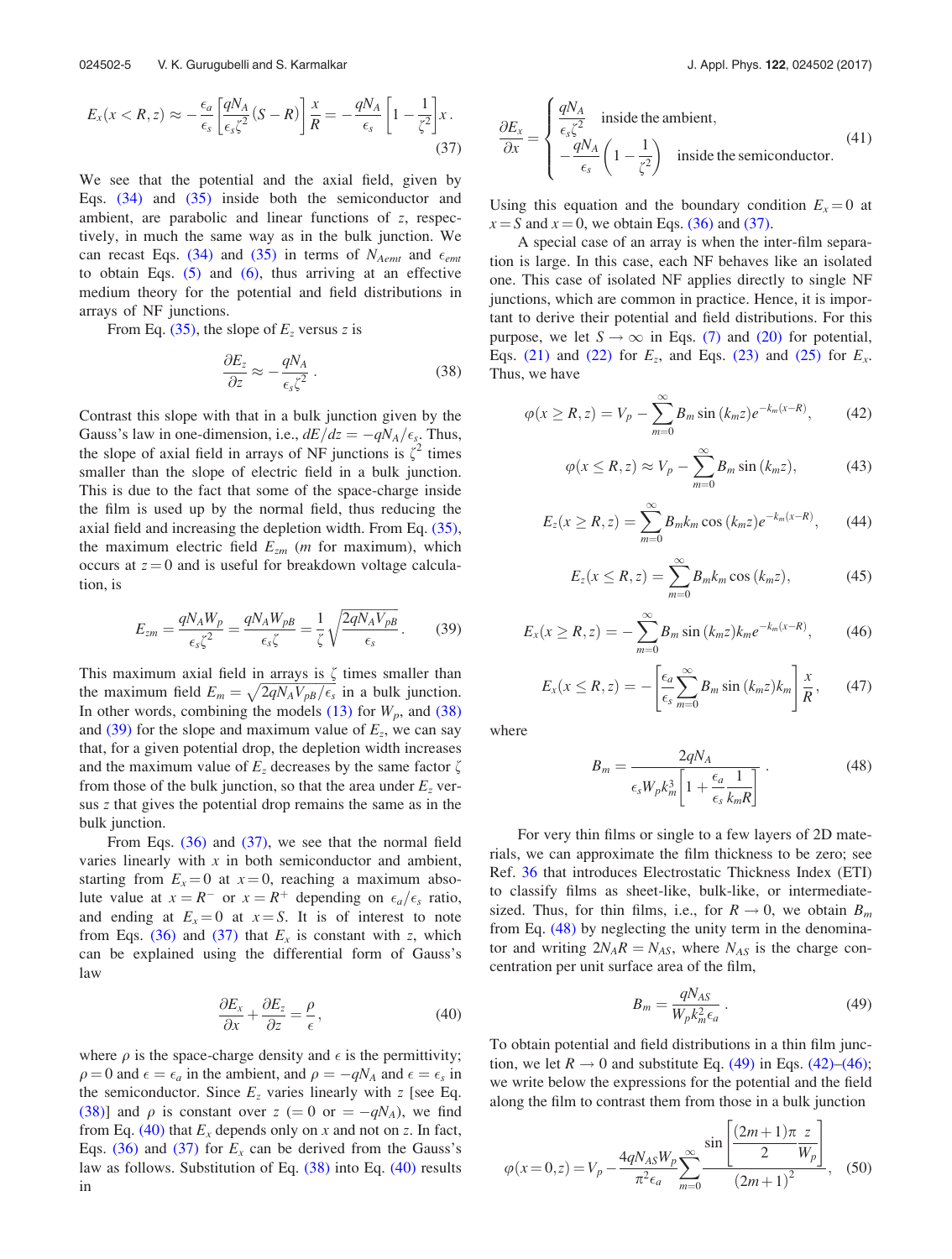$$
E_z(x=0, z) = \frac{2qN_{AS}}{\pi\epsilon_a} \sum_{m=0}^{\infty} \frac{\cos\left[\frac{(2m+1)\pi z}{2W_p}\right]}{2m+1},
$$
 (51)

$$
E_x(x=0, z) = -\frac{2qN_{AS}}{\pi\epsilon_a} \sum_{m=0}^{\infty} \frac{\sin\left[\frac{(2m+1)\pi z}{2} \frac{z}{W_p}\right]}{2m+1} = -\frac{qN_{AS}}{2\epsilon_a}.
$$
\n(52)

Substitution of  $z = W_p$  and  $\varphi(x = 0, z = W_p) = 0$  from the boundary conditions in Eq.  $(50)$ , we obtain the relation between  $W_p$  and  $V_p$  in a thin film junction as

$$
W_p = \frac{\pi^2 \epsilon_a V_p}{4GqN_{AS}} \approx \frac{2.7 \epsilon_a V_p}{qN_{AS}},
$$
\n(53)

where  $G = \sum_{0}^{\infty} (-1)^{m} / (2m + 1)^{2} \approx 0.916$  is the Catalan's constant. This linear dependence of depletion width on potential drop and inverse doping in a thin film junction is remarkably different from the square-root dependence in a bulk junction and in an array of NF junctions with a small inter-film separation as in Eq. (1).

From Eq. (51), we see the following remarkable features regarding the field distribution in a thin film junction. Note that the summation in Eq.  $(51)$  can be regarded as a Fourier series representation of a function of  $z/W_p$ . Thus,  $E_z$  is a function of  $N_{AS}$ ,  $\epsilon_a$ , and  $z/W_p$  and does not depend explicitly on  $V_p$ . However, an increase in  $V_p$  increases  $W_p$ , thus scaling the  $E<sub>z</sub>$  versus z graph horizontally along the z axis (due to the  $z/W_p$  term). The expression for peak electric field, obtained by substituting  $z = 0$  in Eq. (51), is a diverging series. However, in practice, the film thickness is small but nonzero, and so, the peak field takes a finite value. Since the  $E<sub>z</sub>$  distribution scales only along the z-axis with a change in  $V_p$  for zero film thickness, we can conclude that the peak field variation with  $V_p$  is very gradual for the nonzero film thickness. Moreover, we see from Eq. (51) that the field depends linearly on  $N_{AS}$  and  $1/\epsilon_a$ . Thus, increasing the ambient permittivity  $\epsilon_a$  reduces the axial field strength along the film. These features of a thin film junction are remarkably different from a bulk junction or an array of NF junctions with a small inter-film separation, where the  $E<sub>z</sub>$  versus z scales both horizontally (*z* axis) and vertically ( $E_z$  axis) with a change in  $V_p$ , and that the peak field has a square-root dependence on  $V_p$ and  $N_A$  [see Eq. (39)]. The gradual variation of the peak-field with an applied voltage in a thin film junction makes it more rugged for high voltage operation than a bulk junction. Also, the above observations can be used to engineer a thin film device.

Note that Eq. (53) is more accurate and predicts about 5.5% larger values than the formula  $W_p = 8\epsilon_a V_p / \pi q N_{AS}$ , derived by us in Ref. 36 [see Eq. (15) in Ref. 36]. This difference arises because, in Ref. 36, the  $W_p$  expression was first derived for a general film thickness, for which a closed-form expression could only be obtained by approximating the series solution using its first term. Such an approximation is not required for  $R \rightarrow 0$ . The linear dependence of the depletion width on the applied voltage as in Eq. (53) was experimentally observed in Refs. 38 and 39, where Ref. 38 deduces the linear dependence from the capacitance-voltage measurements and Ref. 39 directly measures the depletion width from Optical Beam Induced Current (OBIC) measurements. In Ref. 36, we validated our theory using the OBIC measurements of Ref. 39. Recently, Ref. 40 derived the above linear dependence qualitatively, instead of solving the governing differential equations with appropriate boundary conditions as done by us. Also, the slow variation of potential with z as per Eq. (50) compared to the variation in a bulk junction has been experimentally observed in Ref. 41.

#### B. Distributions on the *n*-side

The distributions on the  $n$ -side can be obtained from those on the  $p$ -side as follows. In our device structures, if we had  $n$ side lying in  $z > 0$  with the equipotential plane  $z = 0$  having a potential  $\varphi = V_n$ , where  $V_n$  is the *n*-side potential drop, the *n*side potential distributions in the ambient and semiconductor would be the same as Eqs. (7) and (20) with  $V_p$  replaced by  $V_n$ ,  $N_A$  by  $N_D$ ,  $W_p$  by  $W_n$  (*n*-side depletion width), and  $k_m$  by  $k'_m = (2m + 1)\pi/2W_n$ . Since the *n*-side actually lies in  $z < 0$ , we flip the sign of z in Eqs.  $(7)$  and  $(20)$  and subtract them from  $V_d$ , where  $V_d$  is the potential at  $z = -W_n$  and also the total potential drop ( $= V_{bi} - V_a$ ) across the junction. Thus, we obtain the actual  $n$ -side potential distributions as

$$
\varphi(x \ge R, z) = V_d - V_n - \sum_{m=0}^{\infty} B'_m \sin(k'_m z) \frac{\cosh[k'_m(S - x)]}{\cosh[k'_m(S - R)]}
$$

$$
= V_p - \sum_{m=0}^{\infty} B'_m \sin(k'_m z) \frac{\cosh[k'_m(S - x)]}{\cosh[k'_m(S - R)]},
$$
(54)

$$
\varphi(x \le R, z) \approx V_p - \sum_{m=0}^{\infty} B'_m \sin(k'_m z), \tag{55}
$$

where we have used  $V_d - V_n = V_p$ , and  $B'_m$  is analogous to  $B_m$  in (8). Note that Eqs. (54) and (55) are the same as Eqs. (7) and (20) with  $B_m$  replaced by  $B'_m$  and  $k_m$  by  $k'_m$ . Therefore, the  $E_z$  and  $E_x$  expressions on the *n*-side would be the same as Eqs. (21), (22), (23), and (25) with  $B<sub>m</sub>$  replaced by  $B'_m$  and  $k_m$  by  $k'_m$ . Also,  $W_n$  will be given by Eq. (9) with  $W_p$  replaced by  $W_n$ ,  $k_m$  by  $k'_m$ , and  $W_{pB}$  by  $W_{nB}$ , which is the n-side depletion width in a bulk junction. The formula for  $W_{nB}$  is analogous to  $W_{pB}$  in (10), i.e.,

$$
W_{nB} = \sqrt{\frac{2\epsilon_s V_n}{qN_D}}.\t(56)
$$

For small R and S satisfying Eq.  $(12)$ , where  $W_n$  should be used, we obtain the following closed-form expressions for depletion width, and potential and field distributions analogous to (13), (34), (35), (36), and (37)

$$
W_n \approx \zeta W_{nB} \quad \text{where} \quad \zeta = \sqrt{1 + \frac{\epsilon_a}{\epsilon_s} \left[ \frac{S}{R} - 1 \right]},\tag{57}
$$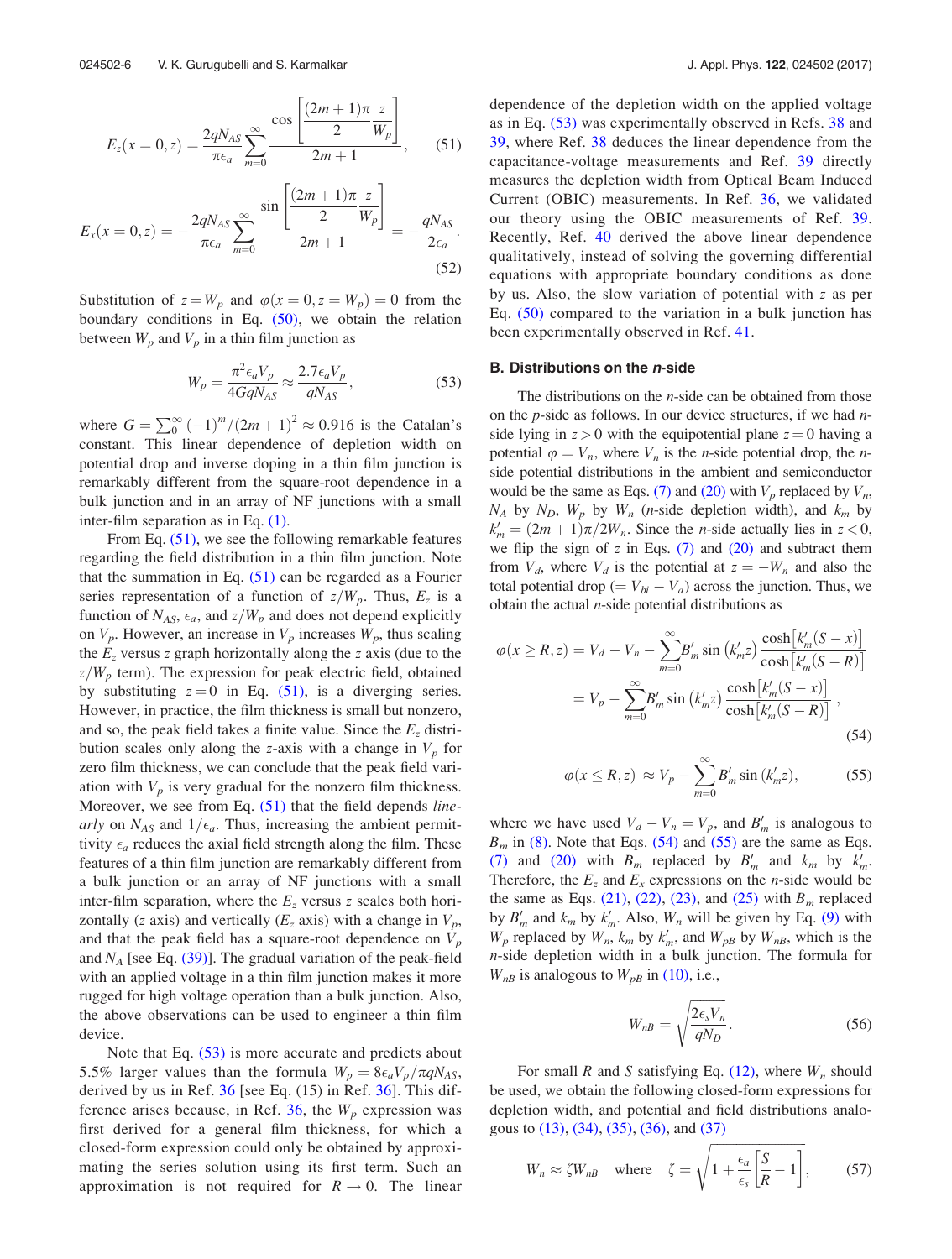$$
\varphi(0 \le x \le S, z) \approx V_d - \frac{qN_D W_n^2}{2\epsilon_s \zeta^2} \left[\frac{z}{W_n} + 1\right]^2
$$

$$
= V_d - V_{nB} \left[\frac{z}{W_n} + 1\right]^2, \tag{58}
$$

$$
E_z(0 \le x \le S, z) \approx \frac{qN_D W_n}{\epsilon_s \zeta^2} \left(1 + \frac{z}{W_n}\right) = \frac{2V_{nB}}{W_n} \left(1 + \frac{z}{W_n}\right),\tag{59}
$$

$$
E_x(x > R, z) \approx \frac{qN_D}{\epsilon_s \zeta^2} (S - x), \tag{60}
$$

$$
E_x(x < R, z) \approx \frac{\epsilon_a}{\epsilon_s} \left[ \frac{qN_D}{\epsilon_s \zeta^2} (S - R) \right] \frac{x}{R} = \frac{qN_D}{\epsilon_s} \left[ 1 - \frac{1}{\zeta^2} \right] x \tag{61}
$$

Note that the above equations are derived from Eqs.  $(20)$ ,  $(22)$ , and  $(27)$ – $(30)$  by employing the functions applicable for  $z < 0$  in the Fourier series Equations (31)–(33), because *n*-side lies in  $z < 0$ . We can recast Eqs. (57), (58), and (59) in terms of  $N_{Demt}$  and  $\epsilon_{emt}$  to obtain Eqs. (1), (5), and (6), thus arriving at an effective medium theory for the potential and field distributions in arrays of NF junctions.

#### IV. MODEL FOR ARRAYS OF NANOWIRE AND NANOTUBE JUNCTIONS

Using the approximation that  $\varphi$  is constant over the wire thickness, we obtain the potential distribution inside the wire by substituting  $r = R$  in Eq. (14), which turns out to be the same as Eq. (20) with  $B_m$  given by Eq. (15). Since the form of the expressions for the potential inside the film and wire is the same, the axial electric field  $E<sub>z</sub>$  inside the wire is given by (22) with  $B_m$  given by (15). The axial field  $E_z$  inside the ambient is obtained by differentiating Eq. (14) with respect to z

$$
E_z(r \ge R, z) = \sum_{m=0}^{\infty} B_m k_m \cos(k_m z)
$$
  
 
$$
\times \frac{K_1(k_m S) I_0(k_m r) + I_1(k_m S) K_0(k_m r)}{K_1(k_m S) I_0(k_m R) + I_1(k_m S) K_0(k_m R)}.
$$
 (62)

The normal electric field  $E_r$  inside the ambient is obtained by differentiating Eq.  $(14)$  with respect to r

$$
E_r(r > R, z) = -\sum_{m=0}^{\infty} B_m \sin(k_m z) k_m
$$
  
 
$$
\times \frac{I_1(k_m S) K_1(k_m r) - K_1(k_m S) I_1(k_m r)}{I_1(k_m S) K_0(k_m R) + K_1(k_m S) I_0(k_m R)}.
$$
 (63)

From the approximation that, inside the wire,  $E_r$  varies linearly with r from  $E_r = 0$  at  $r = 0$ , we obtain  $E_r$  inside the wire from Eq. (63), in a manner analogous to obtaining Eq. (25),

$$
E_r(r < R, z) = -\left[\frac{\epsilon_a}{\epsilon_s} \sum_{m=0}^{\infty} B_m \sin\left(k_m z\right) k_m T(k_m)\right] \frac{r}{R}, \quad (64)
$$

where  $T(k_m)$  is given by Eq. (16).

We now derive the closed-form approximations of the above series solutions of  $\varphi$ ,  $E_z$ , and  $E_x$ . For small R and S

satisfying Eq. (18), we have  $T(k_m) \approx k_m R[(S/R)^2 - 1]/2$  so that  $B_m$  in Eq. (15) reduces to Eq. (26), where  $W_p$  and  $\zeta$  to be used are given by Eq. (19) for wires. Using this  $B_m$  in Eq. (14), approximating the ratio involving Bessel functions to be unity, and employing the Fourier series formula of Eq. (31), the potential inside both the NW and the ambient is obtained as Eq.  $(34)$ . Similarly, the axial field  $E_z$ , the slope of  $E_z$  versus z, and the maximum value of  $E_z$  inside both the NW and ambient are given by Eqs. (35), (38), and (39), respectively. Note that the closed-form expressions of potential and axial field are independent of  $r$ ; further, they are parabolic and linear functions of z, respectively, as in a bulk junction. Thus, we arrive at an effective medium theory for the potential and field distributions in arrays of NW junctions.

The closed-form models for  $E_r$  inside the ambient and NW can be derived from the differential form of Gauss's law,

$$
\frac{\partial E_r}{\partial r} + \frac{E_r}{r} + \frac{\partial E_z}{\partial z} = \frac{\rho}{\epsilon} \,. \tag{65}
$$

For inside the ambient, we substitute  $\partial E_z / \partial z = -qN_A / \epsilon_s \zeta^2$ from Eq. (38),  $\rho = 0$  and  $\epsilon = \epsilon_a$  into Eq. (65), so that the resulting differential equation would have the following general solution:

$$
E_r(r > R, z) = \frac{qN_A r}{\epsilon_s \zeta^2} \frac{r}{2} + \frac{C_a}{r},
$$
\n(66)

where  $C_a$  is a constant. Using the boundary condition  $E_r|_{r=S_a}$ = 0 in the above equation, we have  $C_a = -qN_A S^2/2\epsilon_s \zeta^2$ . Substituting this  $C_a$  back in Eq. (66), we obtain the normal field inside the ambient as

$$
E_r(r > R, z) = -\frac{qN_A}{2\epsilon_s \zeta^2} \left[ \left( \frac{S}{r} \right)^2 - 1 \right] r \,. \tag{67}
$$

For inside the NW, we substitute  $\partial E_z / \partial z = -qN_A / \epsilon_s \zeta^2$  from Eq. (38),  $\rho = -qN_A/\epsilon_s$  and  $\epsilon = \epsilon_s$  into Eq. (65), so that the resulting differential equation would have the following general solution:

$$
E_r(r < R, z) = -\frac{qN_A}{\epsilon_s} \left(1 - \frac{1}{\zeta^2}\right) \frac{r}{2} + \frac{C_s}{r},\tag{68}
$$

where  $C_s$  is a constant. Using the boundary condition  $\left.E_r\right|_{r=0} = 0$  in the above equation, we have  $C_s = 0$ . Thus, the normal field inside the NW is

$$
E_r(r < R, z) = -\frac{qN_A}{2\epsilon_s} \left(1 - \frac{1}{\zeta^2}\right) r \,. \tag{69}
$$

Note that the closed-form  $E_r$  expressions are independent of z, and that  $E_r(r = R^+)$  obtained from Eq. (67) and  $E_r(r = R^-)$  obtained from Eq. (69) differ by the factor  $\epsilon_a/\epsilon_s$ , which accounts for the difference in permittivities. The  $E_r$ equation (69) inside the NW is similar to  $E_x$  equation (37) inside the NF, except that there is an extra factor of 2 in the denominator of Eq. (69), which is due to the additional  $E_r/r$ term in the Gauss's law in a cylindrical coordinate system [compare Eqs.  $(40)$  and  $(65)$ ].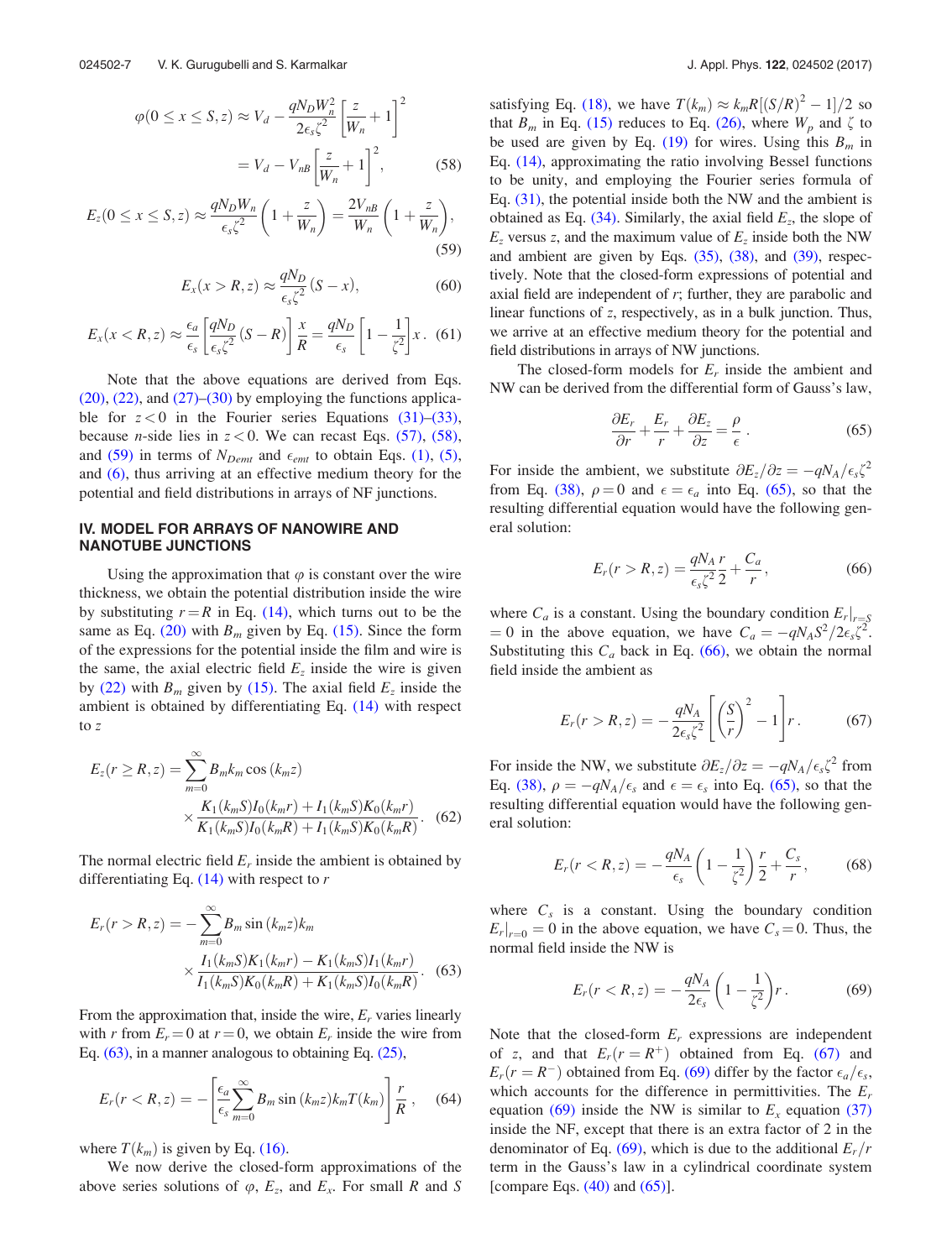TABLE I. Summary of the important analytical models for p-side. Analogous formulas apply to n-side.

|                                      | Inside semiconductor       |                       |                   |                       |
|--------------------------------------|----------------------------|-----------------------|-------------------|-----------------------|
|                                      | Series model               |                       | Closed-form model |                       |
|                                      | NF                         | NW/NT                 | NF                | NW/NT                 |
| Depletion width $W_p$                |                            | Eq. $(9)$ Eq. $(17)$  |                   | Eq. $(13)$ Eq. $(19)$ |
| Screening length $L_{\rm Ap}$        |                            |                       | Eq. $(1)$         |                       |
| Potential $\varphi$                  | Eq. $(20)$                 |                       | Eq. (34)          |                       |
| Axial electric field $Ez$            | Eq. $(22)$                 |                       | Eq. $(35)$        |                       |
| Normal electric field $E_x$ or $E_r$ |                            | Eq. $(25)$ Eq. $(64)$ |                   | Eq. $(37)$ Eq. $(69)$ |
|                                      | Inside surrounding ambient |                       |                   |                       |
|                                      | Series model               |                       | Closed-form model |                       |
|                                      | NF                         | NW/NT                 | NF                | NW/NT                 |
| Potential $\varphi$                  | Eq. $(7)$                  | Eq. $(14)$            | Eq. $(34)$        |                       |
| Axial electric field $E_z$           | Eq. $(21)$                 | Eq. $(62)$            | Eq. $(35)$        |                       |
| Normal electric field $E_x$ or $E_r$ | Eq. $(23)$                 | Eq. $(63)$            |                   | Eq. $(36)$ Eq. $(67)$ |

The n-side distributions can be obtained in the same way as done for NF array.

## V. RESULTS AND VALIDATION

We summarize the important analytical models in Table I for the convenience of users. Below, we point out three important aspects of our analytical theory that make it more valuable than any numerical simulations of different device configurations: (1) It reveals new physics which is often difficult to obtain entirely from numerical simulations even if these are large in number; the effective medium theory revealed from our formulas illustrates the power of an analytical model. (2) It identifies the normalized variables (e.g.,  $S/R$  and  $R/W_p$  in our work), which control the device physics, thereby enabling a compact representation of the data regarding device performance over wide operating range and device geometries and facilitating verification of the theory using relatively few experiments. (3) It can motivate new device structures, e.g., recently<sup>42</sup> we proposed a Schottky power rectifier which uses an array of semiconductor wires in a dielectric medium; the breakdown voltage of this device can be obtained using our theory, exemplifying the role of analytical models. Perhaps, the techniques/concepts developed in our theory for  $p-n$  and Schottky junctions can be translated to the more intriguing cases, e.g., a three terminal device like field-effect transistor (FET), or the electrostatics of a carbon nanotube FET analysed in Ref. 43.

Figure 3 shows the validity of our closed-form models considering asymmetrically doped  $p-n$  junctions realized in silicon NF and NW arrays in  $SiO<sub>2</sub>$  ambient and reverse biased at 20 V; values employed are  $R = 50$  nm,  $S/R =$  $3, N_A = 10^{16} \text{ cm}^3$ , and  $N_D = 5 \times 10^{16} \text{ cm}^3$ . We see that our models agree well with simulations.

Figure  $3(a)$  shows the simulated and modeled spacecharge distributions inside the semiconductor. The analytical models are based on complete depletion approximation with the depletion widths on either side of the junction given by Eqs. (13) and (57);  $\zeta = 1$  for the bulk junction and is



FIG. 3. Simulated distributions (solid lines) and our analytical models (dashed lines) as a function of  $z$  in *asymmetric*  $p$ -*n* junctions realized in bulk Si, and in arrays of Si NFs/NWs in SiO<sub>2</sub> ambient with  $R = 50$  nm,  $S/R = 3$ , and 20 V reverse bias. (a) Space-charge distributions; (b) potential distributions; (c) axial field distributions; (d) normal field distributions at  $x, r = R^-$ ; the analytical models employed are Eqs.  $(13)$ ,  $(19)$ ,  $(34)$ ,  $(35)$ ,  $(37)$ , and  $(69)$ , and their analogous formulas on the *n*-side.

given by Eq.  $(13)$  for the NF junctions and by Eq.  $(19)$  for the NW junctions. We see from Fig.  $3(a)$  that our model captures the increase in the depletion width from bulk to NFs to NWs. A further validation is carried out by extracting the depletion width from the simulated space-charge in the p-region as follows: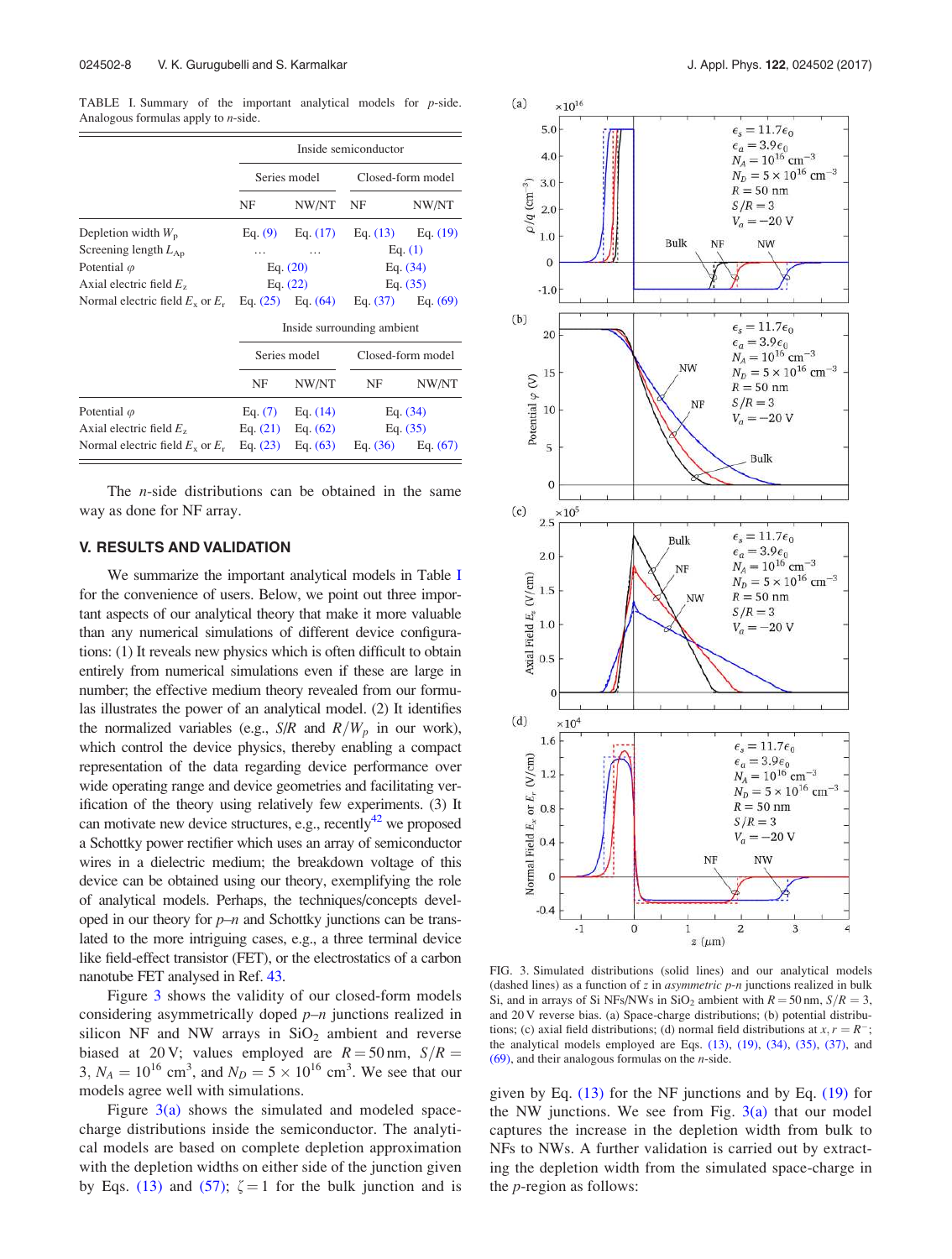$$
W_{\text{pert}} = \frac{Q_{\text{pF}}'}{2RqN_A} \quad \text{for NFs} \tag{70}
$$

$$
W_{\text{pert}} = \frac{Q_{\text{pW}}}{\pi R^2 q N_A} \quad \text{for NWs}, \tag{71}
$$

where  $Q'_{pF}$  is the total space-charge per unit width in the p-region of the NFs and  $Q_{pW}$  is the total space-charge in the p-region of the NWs; the suffix ext stands for the extracted value from the simulator. Analogous formulas apply to the  $n$ -regions. For the structure in Fig. 3, the above formulas, with  $Q'_{pF}$  and  $Q_{pW}$  obtained from TCAD simulator, yield  $W_{\text{pert}} = 1.926 \,\mu\text{m}$  in NFs and  $W_{\text{pert}} = 2.856 \,\mu\text{m}$  in NWs, while our model yields  $W_p = 1.931 \mu m$  in NFs and  $W_p = 2.864 \mu m$  in NWs, which are within 0.3% error.

Figure  $3(b)$  shows the simulated potential distributions and the results of our analytical models Eq.  $(34)$  on p-side and Eq.  $(58)$  on *n*-side, which are parabolic functions of z;  $\zeta = 1$  for the bulk junction and is given by Eq. (13) for the NF junctions and by Eq. (19) for the NW junctions. We see that our models agree well with simulations.

Figure  $3(c)$  shows the simulated axial field distributions and the results of our analytical models Eq.  $(35)$  on p-side and Eq. (59) on *n*-side, which are linear functions of z;  $\zeta = 1$ for the bulk junction and is given by Eq. (13) for the NF junctions and by Eq.  $(19)$  for the NW junctions. We see that the field distribution and the slope and maximum value of  $E_z$ given by Eqs. (38) and (39), respectively, agree well with simulations. The area under the three curves, which gives the potential drop, is the same because the total potential drop across the junctions is the same. Note that the simulated slope of  $E_z$  at  $z = 0$  in the NF/NW junctions is close to that at any z in the bulk junction because  $E_x$  and  $E_y$  are very small near  $z = 0$  so that the differential form of Gauss's law for NFs/NWs will have only  $\partial E_z/\partial z$ , like in the bulk junction. The non-linearity in the simulated  $E<sub>z</sub>$  close to the depletion edge is due to the space-charge tail.

Figure  $3(d)$  shows the simulated and analytical results of the normal field distributions at  $x, r = R^-$ . The analytical models employed are: Eq.  $(37)$  on p-side and Eq.  $(61)$  on nside for the NF junction, and Eq.  $(69)$  on p-side and an analogous equation on  $n$ -side for the NW junction. Note that the plots of  $E_x$  and  $E_y$  are similar to the space-charge profiles in Fig.  $3(a)$ . We see that our model agrees well with simulations. A further validation is carried out by calculating the flux due to  $E_x$  or  $E_r$  into the film or wire on p-side as follows:

Simulated normal flux in NF/unit width  $=2\int_{0}^{\infty}$  $E_x dz$ , (72)

Analytical normal flux in NF/unit width = 
$$
2E_xW_p
$$
, (73)

Simulated normal flux in NW = 
$$
2\pi R \times \int_0^\infty E_r dz
$$
, (74)

Analytical normal flux in NW = 
$$
2\pi R \times E_r W_p
$$
, (75)

where the factor of 2 in NFs accounts for both sides of the film. These formulas yield  $1.112$  V,  $1.194$  V,  $0.242$  V- $\mu$ m, and  $0.253$  V- $\mu$ m, respectively, implying a close agreement between the model and simulations.



FIG. 4. Simulated distributions (solid lines) and our analytical models (dashed lines) as a function of x, r at  $z = 1 \mu m$  on the p-side of the junctions in Fig. 3. (a) Potential distributions; (b) axial field distributions; (c) normal field distributions. The analytical models employed are Eqs. (13), (19), (34), (35), (36), (37), (67), and (69).

Figure 4 shows the simulated and analytical results as a function of x, r at  $z = 1 \mu m$  on the p-side of the junctions in Fig. 3. We see that the analytical models agree well with simulations. Note that  $\varphi$  and  $E_z$  are constant for all x, r, and  $E_x$  and  $E_r$  are varying linearly with x and r inside the semiconductor. Inside the ambient, while the  $E_x$  variation is linear in NF junctions, the  $E_r$  variation is non-linear in NW junctions. Note that  $E_x, E_r = 0$  at  $x, r = 0, S$  because of symmetry.

Figure 5 shows the validity of our closed-form models considering an n-type Schottky junction realized in Carbon Nanotube (CNT) arrays in air ambient. In the figure,  $E<sub>g</sub>$ denotes the energy gap of the CNT,  $\varphi_{ms}$  the metal-CNT workfunction difference, and  $N_{DS}(\sigma)$  the doping (surfacecharge) per unit surface area of the nanotube. The numerical simulations are carried out in Matlab employing the methodology described in Ref. 35. The analytical models plotted in this figure are obtained by recasting the  $p$ -side equations to suit an *n*-type Schottky junction with  $\varphi(z \to \infty) = V_{bi}$  for any applied voltage. We see that our models agree well with simulations.

#### VI. CONCLUSION

We derived analytical models for the potential and field distributions in the space-charge region of arrays of NF/NW/ NT junctions. For small film/wire/tube thickness and inter-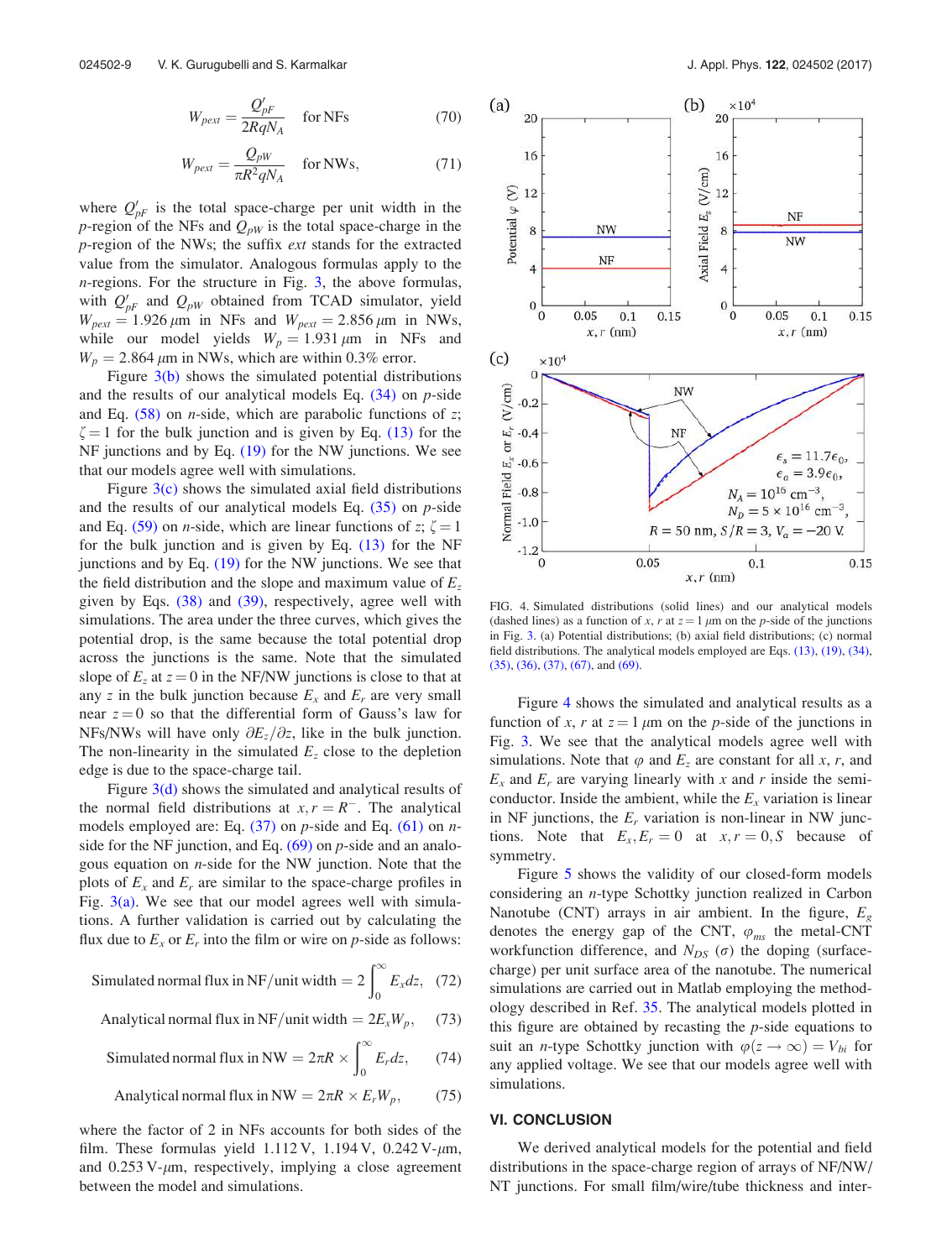

FIG. 5. Simulated distributions (solid lines) and our analytical models (dashed lines) in Schottky junctions realized in Carbon Nanotube arrays in air ambient. (a) Space-charge distributions; the box-like profiles are from the depletion width Eq. (19). (b) Potential distributions; model is Eq. (34). (c) Axial field distributions; model is Eq. (35). (d) Normal field distributions; model is Eq.  $(69)$ . Note that the models are modified to suit the *n*-type Schottky junction with  $z > 0$ .

film/wire/tube separation, the analytical models are approximated to closed-form equations that conform with the Effective Medium Theory (EMT) recently proposed by us for the depletion width and the screening length in arrays of NF/NW/NT junctions. The EMT shows that the depletion width, the screening length characterizing the SCR tail, and the potential and field distributions perpendicular to the junction plane in the space-charge region (SCR) of the arrays of

NF/NW/NT junctions correspond to those in a bulk junction with an effective semiconductor medium, whose permittivity and doping are their weighted averages over the crosssectional areas of the semiconductor and dielectric; the shapes of the cross-sections are immaterial. In a single NF junction of negligible thickness, the depletion width depends linearly on applied voltage and inverse of doping; the peak electric field depends linearly on doping and inverse of ambient permittivity and varies very gradually with the applied voltage. These features of a thin film junction are remarkably different from the bulk junction, wherein the depletion width and the peak field have a square-root dependence on the applied voltage.

- <sup>1</sup>G. Larrieu and X.-L. Han, Nanoscale 5, 2437 (2013).
- <sup>2</sup>J. Goldberger, A. I. Hochbaum, R. Fan, and P. Yang, Nano Lett. 6, 973 (2006).
- <sup>3</sup>T. Roy, M. Tosun, J. S. Kang, A. B. Sachid, S. B. Desai, M. Hettick, C. C. Hu, and A. Javey, ACS Nano 8, 6259 (2014).
- <sup>4</sup>S. Das, H.-Y. Chen, A. V. Penumatcha, and J. Appenzeller, Nano Lett. 13, 100 (2012).
- <sup>5</sup>C. Qiu, Z. Zhang, M. Xiao, Y. Yang, D. Zhong, and L.-M. Peng, Science 355, 271 (2017).
- ${}^{6}$ K. Q. Peng, Z. P. Huang, and J. Zhu, Adv. Mater. 16, 73 (2004).
- <sup>7</sup>Y. Deng, Z. Luo, N. J. Conrad, H. Liu, Y. Gong, S. Najmaei, P. M. Ajayan, J. Lou, X. Xu, and P. D. Ye, ACS Nano 8, 8292 (2014).
- <sup>8</sup>M. Chen, H. Nam, S. Wi, L. Ji, X. Ren, L. Bian, S. Lu, and X. Liang, Appl. Phys. Lett. 103, 142110 (2013).
- <sup>9</sup>M.-Y. Li, Y. Shi, C.-C. Cheng, L.-S. Lu, Y.-C. Lin, H.-L. Tang, M.-L. Tsai, C.-W. Chu, K.-H. Wei, J.-H. He et al., Science 349, 524 (2015).
- <sup>10</sup>B. Kaestner, D. G. Hasko, and D. A. Williams, Jpn. J. Appl. Phys., Part 1 41, 2513 (2002).
- <sup>11</sup>M. Hughes, K. Homewood, R. Curry, Y. Ohno, and T. Mizutani, Appl. Phys. Lett. 103, 133508 (2013).
- <sup>12</sup>X.-M. Zhang, M.-Y. Lu, Y. Zhang, L.-J. Chen, and Z. L. Wang, Adv. Mater. 21, 2767 (2009).
- <sup>13</sup>E. Lai, W. Kim, and P. Yang, Nano Res. 1, 123 (2008).
- <sup>14</sup>Y. Wu, X. Yan, X. Zhang, and X. Ren, Appl. Phys. Lett. 109, 183101 (2016).
- <sup>15</sup>A. C. Farrell, P. Senanayake, X. Meng, N. Y. Hsieh, and D. L. Huffaker, Nano Lett. 17, 2420 (2017).
- <sup>16</sup>S. H. Yu, Y. Lee, S. K. Jang, J. Kang, J. Jeon, C. Lee, J. Y. Lee, H. Kim, E. Hwang, S. Lee et al., ACS Nano 8, 8285 (2014).
- <sup>17</sup>D. Kufer and G. Konstantatos, Nano Lett. **15**, 7307 (2015).
- <sup>18</sup>Y. Liu, N. Wei, Q. Zeng, J. Han, H. Huang, D. Zhong, F. Wang, L. Ding, J. Xia, H. Xu et al., Adv. Opt. Mater. 4, 238 (2016).
- <sup>19</sup>Z. Fan, H. Razavi, J-w. Do, A. Moriwaki, O. Ergen, Y.-L. Chueh, P. W. Leu, J. C. Ho, T. Takahashi, L. A. Reichertz et al., Nat. Mater. 8, 648 (2009).
- <sup>20</sup>M. D. Kelzenberg, S. W. Boettcher, J. A. Petykiewicz, D. B. Turner-Evans, M. C. Putnam, E. L. Warren, J. M. Spurgeon, R. M. Briggs, N. S. Lewis, and H. A. Atwater, Nat. Mater. 9, 368 (2010).
- <sup>21</sup>P. Krogstrup, H. I. Jørgensen, M. Heiss, O. Demichel, J. V. Holm, M. Aagesen, J. Nygard, and A. F i. Morral, Nat. Photonics 7, 306 (2013).
- <sup>22</sup>J. Wallentin, N. Anttu, D. Asoli, M. Huffman, I. Åberg, M. H. Magnusson, G. Siefer, P. Fuss-Kailuweit, F. Dimroth, B. Witzigmann et al., Science 339, 1057 (2013).
- <sup>23</sup>M.-L. Tsai, S.-H. Su, J.-K. Chang, D.-S. Tsai, C.-H. Chen, C.-I. Wu, L.-J. Li, L.-J. Chen, and J.-H. He, ACS Nano 8, 8317 (2014).
- <sup>24</sup>B.-R. Huang, C.-L. Hsu, Y.-K. Wang, and W.-L. Yang, IEEE Sens. J. 17(13), 3967–3974 (2017).
- $^{25}$ S.-Y. Cho, H.-W. Yoo, J. Y. Kim, W.-B. Jung, M. L. Jin, J.-S. Kim, H.-J. Jeon, and H.-T. Jung, Nano Lett. 16, 4508 (2016).
- <sup>26</sup>B. Liu, L. Chen, G. Liu, A. N. Abbas, M. Fathi, and C. Zhou, ACS Nano 8, 5304 (2014).
- <sup>27</sup>S. Petrosyan and A. Y. Shik, Sov. Phys. J. Exp. Theor. Phys. 69, 1261 (1989).
- <sup>28</sup>B. Gelmont, M. Shur, and C. Moglesture, IEEE Trans. Electron Devices 39, 1216 (1992).